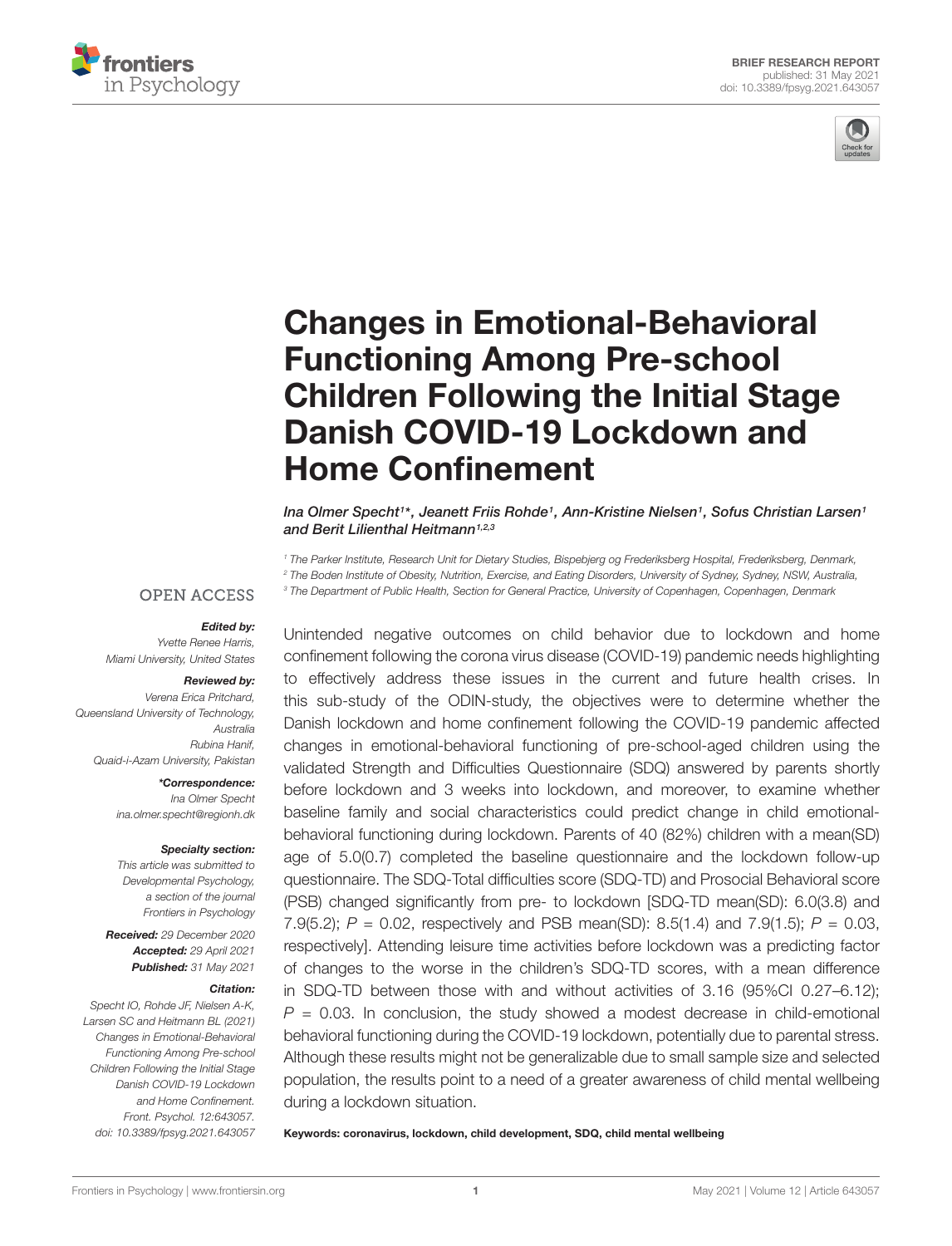# **INTRODUCTION**

A corona virus disease (COVID-19) pandemic was declared on March 11 by the World Health Organization [\(WHO,](#page-5-0) [2020\)](#page-5-0). At 9 P.M. the same day the Danish Prime Minister announced lockdown of all non-critical functioning public institutions like kindergartens, schools, sport activities etc. Public employees with jobs that were non-essential in relation to care and treatment were sent on paid leave, and employees in the private sector were encouraged to work from home when possible. This was done to contain and mitigate spread of COVID-19 in Denmark. Although the lockdown was to be initiated starting from March 16th 2020, many parents withdrew their children from kindergartens already on March 12th. Similar strategies of lockdowns were implemented in many countries world-wide. Due to the pandemic affecting millions of peoples, drastic changes were required to deal with the COVID-19 spread, but these radical societal changes may also be accompanied by unintended adverse psychosocial outcomes [\(Mackolil and Mackolil,](#page-5-1) [2020\)](#page-5-1).

In the Scandinavian countries, up to 97% of children at the age of 3–5 years are attending kindergartens [\(Social Protection](#page-5-2) [in the Nordic Countries,](#page-5-2) [2014\)](#page-5-2). At lockdown, the social relations were mainly limited to closest family members, and leisure time activities in sport clubs, social group activities and playgrounds were closed. Since routines are important for children at that age, the sudden isolation and the potential feeling of loss of contact with friends, kindergarten caregivers, and social activities might negatively affect the mental wellbeing of the child [\(Golberstein et al.,](#page-5-3) [2020;](#page-5-3) [Wang et al.,](#page-5-4) [2020\)](#page-5-4). Indeed, a study from India showed that children and adolescents at the age of 9–18 years quarantined due to the coronavirus compared to children and adolescents not quarantined, reported significantly more psychological problems, especially fear, nervousness, and annoyance [\(Saurabh and Ranjan,](#page-5-5) [2020\)](#page-5-5). Many organizations imposed a remote work policy due to the pandemic, forcing individuals to work from home while taking care of their children due to the closing of childcares and schools. An Italian crosssectional study showed that confinement due to COVID-19 and the changes in daily routine may adversely have affected parental stress, especially among parents with changed working routines [\(Cusinato et al.,](#page-5-6) [2020\)](#page-5-6). Parental stress has previously been found associated with family conflicts and child behavior problems [\(Rossman and Rosenberg,](#page-5-7) [1992\)](#page-5-7). It is well known that adversities within the family dynamic like familiar conflicts and aggressions and unsupportive or neglectful relationships can have adverse consequences for the child's mental health [\(Repetti et al.,](#page-5-8) [2002\)](#page-5-8). Thus, this parental stress and increased pressure on the family, with parents having to work from home while taking care of their children in a pandemic health crisis, and the overall social distancing, health related, and potential economic worries and reduced access to support services, might affect the children's emotional-behavioral function [\(Fegert et al.,](#page-5-9) [2020;](#page-5-9) [Mackolil and](#page-5-1) [Mackolil,](#page-5-1) [2020\)](#page-5-1).

The primary aim of this study was therefore to investigate changes in emotional-behavioral functioning of kindergartenaged children using the validated Strength and Difficulties Questionnaire (SDQ) from right before to 3 weeks into the coronavirus lockdown and home confinement. Secondly, to examine whether family and social characteristics predicted changes in child emotional-behavioral functioning as a consequence of COVID-19 lockdown.

# METHODS AND RESEARCH PROCEDURE

### Participants and Research Procedures

This study was based on data from the ongoing study "ODIN, Outdoor kindergartens—the healthier choice?" The aim of the ODIN study is to investigate physical activity and sleep among kindergarten children in the Copenhagen area, Denmark. Randomly selected parents from three rotation kindergartens (kindergartens rotation from 1 week in their outdoor base and 1 week in their city base) in the Copenhagen area were handed written information about the project in the period from January 2020 to February 2020 ( $n = 100$ ). Seventy-five agreed to participate, and 65 received an online baseline questionnaire distributed by REDCap [\(Harvey,](#page-5-10) [2018\)](#page-5-10). The ODIN study was paused due to the coronavirus lockdown, however, parents of 49/65 healthy children had already answered the online baseline questionnaire between the 20th of February 2020 to the 11th of March 2020 in relation to demographics, family, leisure time activities, health, and the SDQ.

In start April 2020, 3 weeks into the Danish lockdown, the same parents were asked to fill in a similar questionnaire distributed through REDCap with information on SDQ referring to the lockdown period. Parents not answering the follow-up questionnaire or with missing SDQ baseline information were excluded from the analysis ( $n = 9$ ).

## **Measures**

#### The Strength and Difficulties Questionnaire

The SDQ parent version for 2–4-year-old was used. SDQ has 25-items and screen for child prosocial behavior and emotionaland behavioral problems. For each question, the parents are asked to consider the child's behavior over the past 6 months by the following answer categories: Not True, Somewhat True or Certainly True. In the lockdown follow-up questionnaire, we asked the parents to provide their answers in relation to the past 3 weeks of self-isolation.

The SDQ can be divided into five scales; "Emotional symptoms," "Conduct problems," "Hyperactivity," "Peer relationship problems," and "Prosocial behavior (PSB)," with scores ranging from 0 to 10 points where higher scores on the problem subscales indicate more emotional-behavioral difficulties, and lower scores on the prosocial subscale indicate lower prosocial behaviors. The scores within all categories except PSB were summed to a Total Difficulties score (SDQ-TD) ranging 0–40 points, with 0–13 points defined as normal SDQ-TD [\(Strengths and Difficulties Questionnaire,](#page-5-11) [2012\)](#page-5-11). The score from the PSB scale was not incorporated into the SDQ-TD score, as absence of pro-social behaviors differs conceptually from the presence of psychological difficulties [\(Goodman,](#page-5-12) [1997\)](#page-5-12). The PSB score was hence used as a variable by itself. An externalizing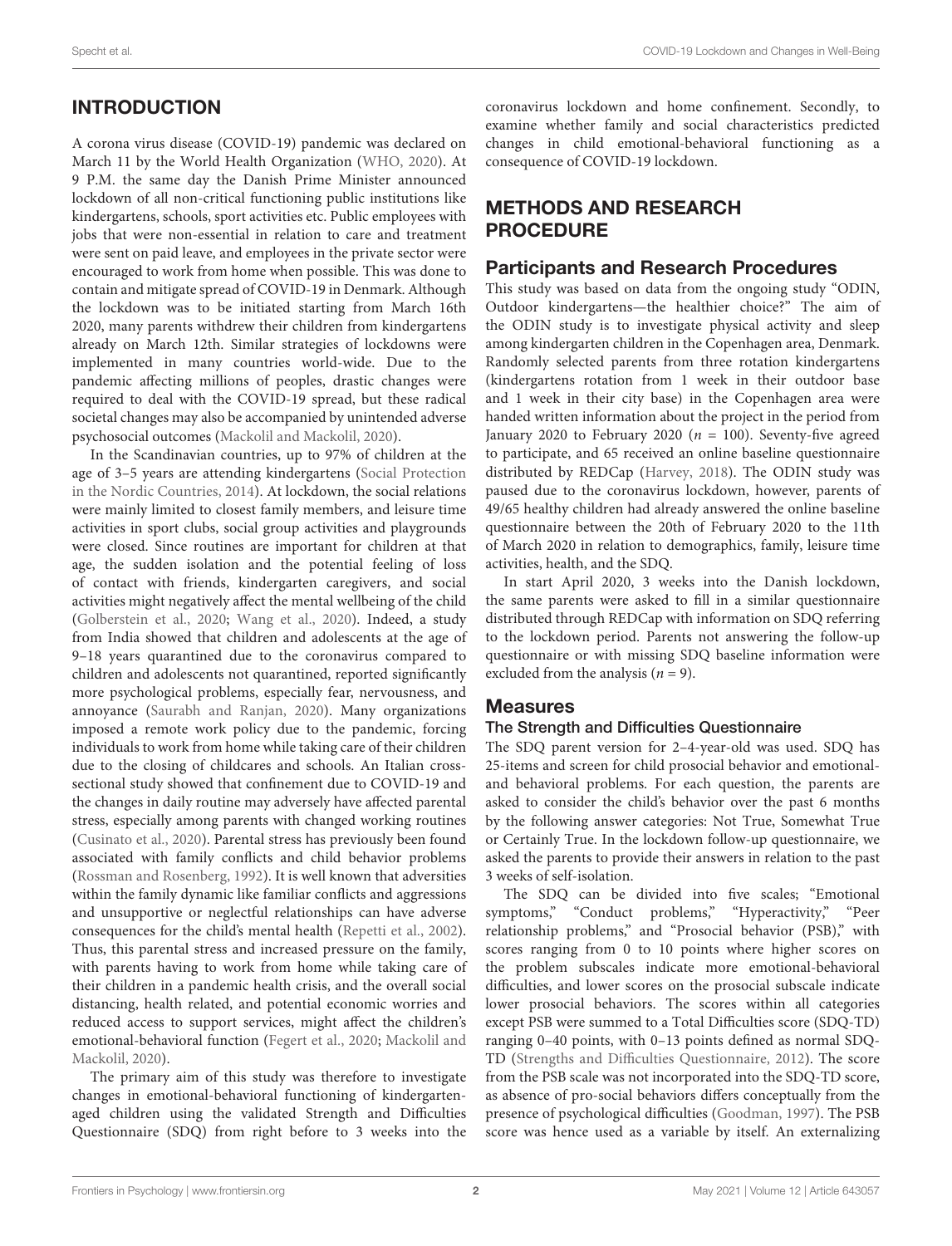score can be obtained by summing the conduct and hyperactivity scales. Also, an internalizing score can be obtained by summing the emotional and peer problems scales. Both scores range from 0 to 20 points, with a higher score referring to more externalizing or internalizing behavior, respectively. The questionnaire has been validated in a Danish content [\(Obel et al.,](#page-5-13) [2004\)](#page-5-13).

#### Demographic Variables

We investigated potential family and social predictors of changes in SDQ measures during lockdown. These predictors were sex (female/male), child age (3.5–5.0/5.1–6.8 years), siblings (yes/no), sibling order (youngest/oldest), parent rated child health pre-lockdown (better/the same as peers), child leisure time activities pre-lockdown (yes/no), parent leisure time activities pre-lockdown (yes/no), joint leisure time activities child and parent together (yes/no), and information about which parent filed in the questionnaire (mother/father). Parent rated child health pre-lockdown was defined according to the question: How is your child's health as compared to peers? With the opportunity to answer "Better," The same as peers' or "Worse." Since only two children were rated as "worse," these children were deleted in the analysis of parent rated child health and the variable was dichotomized to "better" or "the same as peers." Child leisure time activities were defined according to the following two questions; "Does the child attend sport activities outside kindergarten hours?" and "Does the child attend other leisure time activities outside kindergarten hours not categorized as sports?" Similar questions were posed to the parents about their leisure time activities. The question defining leisure time activities that both parents and children took part in was "Does the family have joint leisure activities?"

Demographic variables not included as predicting variables were child ethnicity (Western origin/not Western origin), parental education (less than 3 years of higher education/bachelor's degree/master's degree) and whether parents were living together (yes/no). These variables were not included as potential predictions in change of SDQ since the variance within each variable was too small.

## Ethical Approval

All procedures performed in studies involving human participants were in accordance with the ethical standards of the institutional and/or national research committee and with the 1964 Helsinki declaration and its later amendments or comparable ethical standards. Permission from the Capital Region Data Agency was granted (Journal no.: P-2020-54). Informed consent was obtained from all individual participants included in the study both at baseline and follow-up.

# Statistical Analysis

Descriptive statistics were provided as percentages or means and standard deviation (SD). A paired t-test was used to evaluate changes in SDQ scores from pre-lockdown (baseline) to lockdown (follow-up). General linear models were used to analyze potential predictors affecting changes in pre-lockdown to lockdown, with the outcome variable being the difference between pre-lockdown and lockdown SDQ-TD or PSB scores, and the exposure being the potential predictor adjusted for

the baseline level of the SDQ-TD or the -PSB score. The predicting factors were sex (female/male), child age (3.5–5.0/5.1– 6.8 years), siblings (yes/no), sibling order (youngest/oldest), child leisure time activities pre-lockdown (yes/no), parent leisure time activities pre-lockdown (yes/no), joint leisure time activities child and parent together (yes/no), parent rated child health prelockdown (better/the same as peers), and information about which parent filed in the questionnaire (mother/father).

Normality of continuous variables and model assumptions were assessed.

All statistical analyses were performed using SAS 9.4. Statistical significance was declared if a two-sampled p-value was less than 0.05.

# RESULTS

Forty (82%) out of 49 completed the lockdown follow-up questionnaire. Among the nine parents not answering the followup questionnaire, only five had completed the baseline SDQ. The baseline SDQ scores were significantly lower among the 40 answering the follow-up than the five only answering the baseline questionnaire ( $p$ -value = 0.02).

Overall, parents were highly educated: 61% having a master's degree and 34% a bachelor's degree, 95.1% were employed and had a Westerns origin, and 92.7% of the parents were living together. The child mean (SD) age was 5.0 years (0.7).

Almost all (97.6%) of the children were within the normal SDQ-TD scores of 0–13 points at pre-lockdown and during lockdown (92.7%).

When investigating the changes in SDQ scores, the primary aim, the SDQ-TD scores changed significantly from pre- to lockdown with a higher (worse) score during lockdown [SDQ-TD mean (SD): 6.0 (3.8) and 7.9 (5.2);  $P = 0.02$ , respectively, **[Table 1](#page-3-0)**]. Similar tendencies were observed among the results from the five scales, significantly so for Hyperactivity and the PSB scores (**[Table 1](#page-3-0)**). Also, the children were rated more externalizing during lockdown (**[Table 1](#page-3-0)**).

When investigating whether family and social characteristics predicted changes in child SDQ, the secondary aim, attending leisure time activities before lockdown predicted changes in SDQ-TD to the worse, with a mean difference in SDQ-TD scores between those with and those without leisure times activities of 3.16 (95% CI: 0.27;6.12) (**[Table 2](#page-4-0)**). Increased SDQ scores were also revealed among children without siblings; however, the sample size was small with only four children without siblings. There was a tendency toward increased SDQ-TD and decreased PSB scores among girls, however, differences were nonsignificant between sexes. Also, parents with leisure time activities before lockdown scores their children's SDQ-TD and PSB worse, but not significantly between parents with or without leisure time activities (**[Table 2](#page-4-0)**).

# **DISCUSSION**

Despite a small sample size, the current study indicated that lockdown may have had adverse consequences for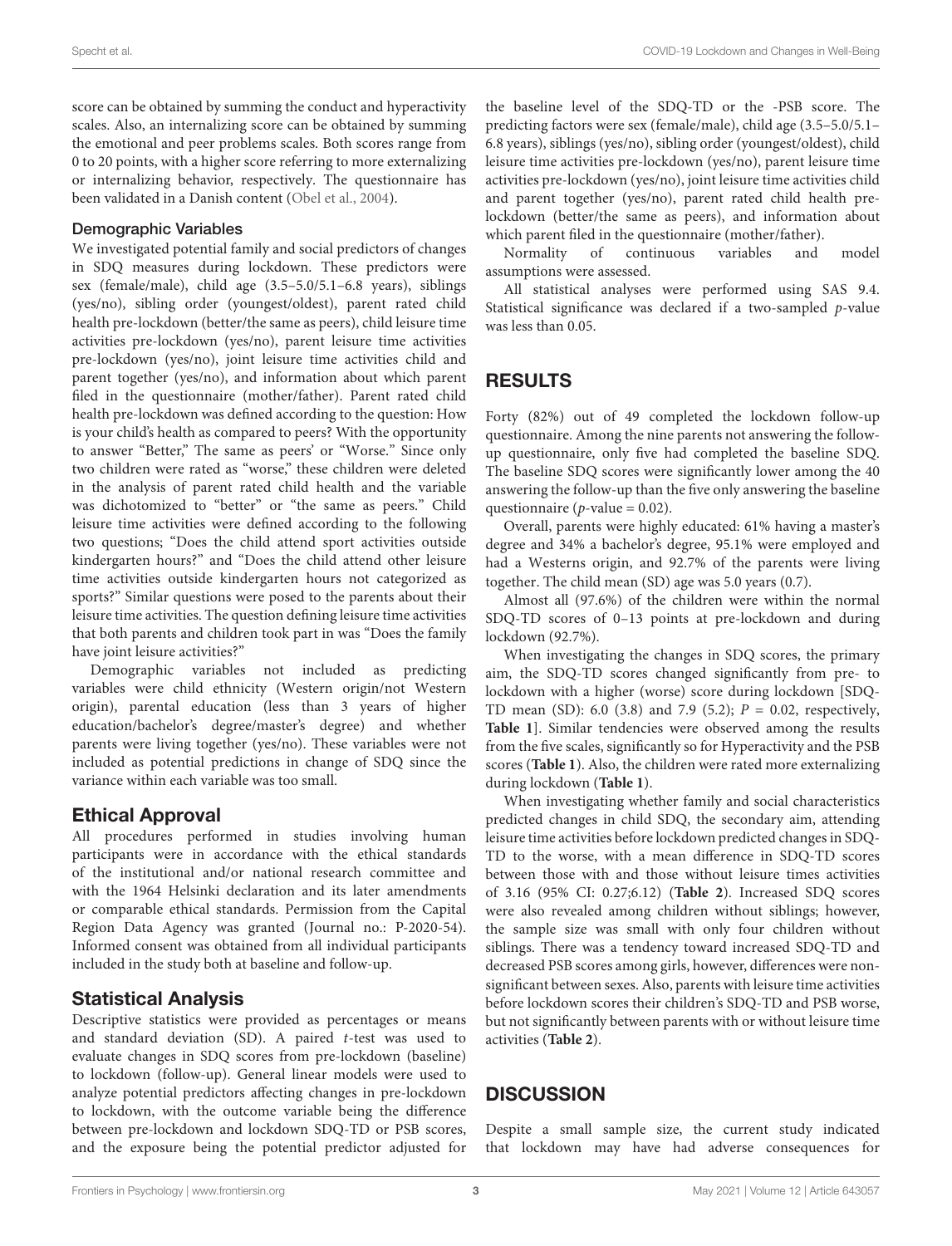<span id="page-3-0"></span>

| <b>TABLE 1</b>   Mean and SD in SDQ domains from pre-lockdown and lockdown, |  |
|-----------------------------------------------------------------------------|--|
| $N = 40.$                                                                   |  |

|                            | Mean | <b>SD</b> | $P$ -value <sup>a</sup> |
|----------------------------|------|-----------|-------------------------|
| SDQ-TD score               |      |           | 0.02                    |
| Pre-lockdown               | 6.0  | 3.8       |                         |
| Lockdown                   | 7.9  | 5.2       |                         |
| Emotional problems score   |      |           | 0.69                    |
| Pre-lockdown               | 1.5  | 1.5       |                         |
| Lockdown                   | 1.6  | 1.6       |                         |
| Conduct problems score     |      |           | 0.08                    |
| Pre-lockdown               | 1.6  | 1.5       |                         |
| Lockdown                   | 2.1  | 1.8       |                         |
| Hyperactivity score        |      |           | 0.01                    |
| Pre-lockdown               | 2.5  | 2.4       |                         |
| Lockdown                   | 3.6  | 2.9       |                         |
| Peer problem score         |      |           | 0.15                    |
| Pre-lockdown               | 0.4  | 0.7       |                         |
| Lockdown                   | 0.7  | 1.2       |                         |
| PSB score <sup>b</sup>     |      |           | 0.03                    |
| Pre-lockdown               | 8.5  | 1.4       |                         |
| Lockdown                   | 7.9  | 1.5       |                         |
| Externalizing <sup>c</sup> |      |           | 0.006                   |
| Pre-lockdown               | 4.1  | 3.1       |                         |
| Lockdown                   | 5.6  | 4.0       |                         |
| Internalizing <sup>c</sup> |      |           | 0.34                    |
| Pre-lockdown               | 1.9  | 1.8       |                         |
| Lockdown                   | 2.3  | 2.3       |                         |

<sup>a</sup>Paired t-test.

<sup>b</sup>PSB, Prosocial behavior.

<sup>c</sup>Externalizing or Internalizing scores were done by summing the conduct and hyperactivity scales or the emotional and peer problems scales, respectively, ranging from 0 to 20 points.

child emotional-behavioral function in relation to the home confinement during the COVID-19 outbreak as hypothesized by others [\(Golberstein et al.,](#page-5-3) [2020;](#page-5-3) [Prime et al.,](#page-5-14) [2020;](#page-5-14) [Wang et al.,](#page-5-4) [2020\)](#page-5-4). Our results from this pretest-posttest study design showed that after 3 weeks of home confinement the SDQ-TD increased, which seemed driven by the hyperactivity score, also confirmed by an increase in the externalizing behavior score. However, the scores were within the normal SDQ range. An Italian crosssectional study undertaken approximately 50 days within the COVID-19 confinement did not report an increased child SDQ-TD score when comparing answers from 463 parents with an normative Italian population [\(Cusinato et al.,](#page-5-6) [2020\)](#page-5-6). However, they did observe a significant increase in the hyperactivity score among confined children, as also found by others [\(Di](#page-5-15) [Giorgio et al.,](#page-5-15) [2020\)](#page-5-15). The first 3 weeks of lockdown might have been a particularly difficult period for the family, where they needed to adjust to the new situation, facing unprecedented increase in anxiety and stressors [\(Repetti et al.,](#page-5-8) [2002;](#page-5-8) [Prime](#page-5-14) [et al.,](#page-5-14) [2020\)](#page-5-14). In total, 95.1% of the parent were employed, and since the majority had high education they might have worked from home. The questionnaires were filled in by parents, and changes in their work-life balance and social activities could have affected scoring of the children's SDQ during lockdown,

since SDQ has been shown to predict parental stress during COVID-19 [\(Cusinato et al.,](#page-5-6) [2020\)](#page-5-6). Thus, the results might reflect parental stress due to the home confinement situation rather than emotional-behavioral function of their child. The results showing increasing child SDQ-TD scores among parents with leisure time activities before lockdown might confirm this. Previous studies did however, not show that changes in working routines affected the children's wellbeing [\(Cusinato et al.,](#page-5-6) [2020;](#page-5-6) [Di Giorgio et al.,](#page-5-15) [2020\)](#page-5-15). We did not have information on parental mental health which could have changed prior to and post lockdown, and thus affected the SDQ scoring. Parents may also have been more aware of their children's behavior during lockdown than prelockdown, and thus the lockdown SDQ scores might report the true emotional-behavioral function better than pre-lockdown. However, since we found an increase in externalizing behavior particularly among specific groups of children, e.g., children with leisure time activities, our result might be valid. The increase in externalizing behavior could be due to loss of private space, room for active play and socializing with peers, but also a feeling of a greater change in routines. Before lockdown, children with leisure time activities spent less time home than children without leisure time activities, and thus potentially less time with the parents. However, since the children in the current study are young, activities often include the presence of a parent.

A study of 41 children with obesity showed unfavorable changes in their eating, activity, and sleep behaviors during COVID-19 lockdown as compared to before lockdown [\(Pietrobelli et al.,](#page-5-16) [2020\)](#page-5-16). Also, a Canadian cross-sectional study of 1,472 children and youth reported lower parental reported physical activity and more sedentary behavior during COVID-19 lockdown [\(Moore et al.,](#page-5-17) [2020\)](#page-5-17). These results support our findings since disruption in the biological rhythm may cause emotional and behavioral changes [\(Reyes et al.,](#page-5-18) [2019\)](#page-5-18).

The major advantage of the current study was that we had SDQ measurements taken right before as well as during COVID-19 lockdown within the same children. A previous study among 245 mothers and their kindergarten-aged children showed similar results in relation to increased SDQ scores after 3 weeks of confinement, however, they asked the participants to fill in the survey in relation to their present situation during the quarantine and retrospectively thinking of the week before COVID-19 lockdown [\(Di Giorgio et al.,](#page-5-15) [2020\)](#page-5-15).

However, our study has some limitations. The sample size was small; however, despite this we were still able to show significant changes in SDQ. The small sample size made it impossible to make important interaction analysis across the sample. Also, due to both the small sample size and the exploratory nature of these analyses, we did not adjust for multiple testing, and thus the results should be interpreted with caution due to the risk of type I errors. Had Bonferroni adjustment been applied to account for the number of tests conducted, many of the findings would not have been statistically significant. The SDQ questionnaire is validated as an questionnaire investigating child strength and difficulties the past 6 months [\(Goodman,](#page-5-12) [1997\)](#page-5-12) and the short follow-up of only 3 weeks is a potential limitation, however, we were interested in investigating the SDQ during and not after lockdown. Additionally, it is possible that the parents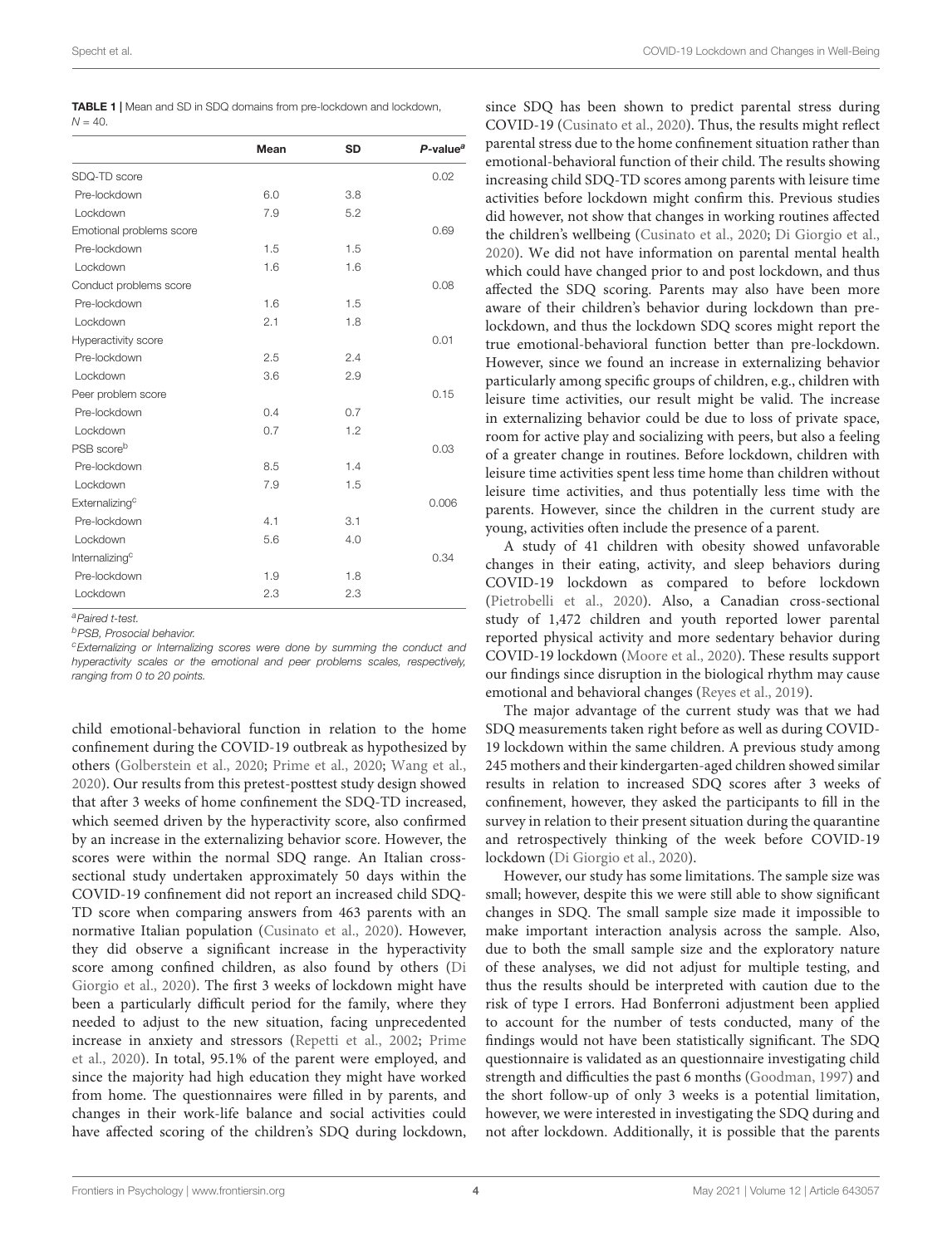<span id="page-4-0"></span>TABLE 2 | Changes in SDQ-TD or PSB scores from pre- to lockdown stratified by predicting factors. The difference (Diff.) corresponds to the mean difference between the dichotomized predicting factor.

|                                                          |    | SDQ-TD Change <sup>a</sup> | 95% CI  |         | p-diff. | PSB Change <sup>a</sup> | 95% CI  |         | p-diff. |
|----------------------------------------------------------|----|----------------------------|---------|---------|---------|-------------------------|---------|---------|---------|
| Female                                                   | 22 | 2.25                       | 0.22    | 4.27    |         | $-0.70$                 | $-1.34$ | $-0.05$ |         |
| Male                                                     | 18 | 1.25                       | $-0.99$ | 3.49    |         | $-0.51$                 | $-1.20$ | 0.19    |         |
| Diff.                                                    | 40 | 0.99                       | $-2.08$ | 4.06    | 0.29    | $-0.19$                 | $-1.14$ | 0.76    | 0.69    |
| Age 3.5-5 years                                          | 17 | 2.35                       | $-0.13$ | 4.83    |         | $-0.95$                 | $-1.68$ | $-0.21$ |         |
| Age 5.1-6.8 years                                        | 15 | 0.83                       | $-1.52$ | 3.96    |         | $-0.66$                 | $-1.44$ | 0.12    |         |
| Diff.                                                    | 32 | 1.13                       | $-2.62$ | 4.88    | 0.54    | $-0.28$                 | $-1.36$ | 0.79    | 0.59    |
| Siblings                                                 | 36 | 1.29                       | $-0.18$ | 2.75    |         | $-0.52$                 | $-1.01$ | 0.03    |         |
| No siblings                                              | 4  | 6.41                       | 1.99    | 10.82   |         | $-1.46$                 | $-2.95$ | 0.04    |         |
| Diff.                                                    | 40 | $-5.12$                    | $-9.77$ | $-0.46$ | 0.03    | 0.94                    | $-0.63$ | 2.52    | 0.23    |
| Youngest sibling                                         | 21 | 1.63                       | 0.38    | 2.89    |         | $-0.41$                 | $-0.98$ | 0.17    |         |
| Oldest sibling                                           | 14 | 1.34                       | $-0.20$ | 2.88    |         | $-0.51$                 | $-1.23$ | 0.22    |         |
| Diff.                                                    | 35 | 0.12                       | $-1.98$ | 2.22    | 0.91    | 0.10                    | $-0.83$ | 1.03    | 0.83    |
| Leisure time activities                                  | 26 | 2.92                       | 1.19    | 4.64    |         | $-0.69$                 | $-1.27$ | $-0.10$ |         |
| No leisure time activities                               | 14 | $-0.27$                    | $-2.63$ | 2.08    |         | $-0.46$                 | $-1.27$ | 0.34    |         |
| Diff.                                                    | 40 | 3.19                       | 0.27    | 6.12    | 0.03    | $-0.22$                 | $-1.22$ | 0.77    | 0.65    |
| Children with parent-rated health as better than peers   | 13 | 2.27                       | $-0.37$ | 4.91    |         | $-0.44$                 | $-1.28$ | 0.39    |         |
| Children with parent-rated the same as peers             | 25 | 1.66                       | $-0.24$ | 3.56    |         | $-0.71$                 | $-1.33$ | $-0.09$ |         |
| Diff.                                                    | 38 | 0.62                       | $-2.64$ | 3.87    | 0.70    | 0.27                    | $-0.79$ | 1.33    | 0.61    |
| Parental leisure activities                              | 25 | 2.25                       | 0.36    | 4.15    |         | $-0.66$                 | $-1.27$ | $-0.05$ |         |
| No parental leisure activities                           | 16 | 1.12                       | $-1.21$ | 3.45    |         | $-0.53$                 | $-1.29$ | 0.23    |         |
| Diff.                                                    | 40 | 1.13                       | $-1.87$ | 4.14    | 0.45    | $-0.13$                 | $-0.10$ | 0.84    | 0.79    |
| Joint leisure time activities child and parents together | 8  | 2.80                       | $-0.55$ | 6.15    |         | $-0.68$                 | $-1.75$ | 0.39    |         |
| No child and parent cooperating leisure time activities  | 33 | 1.55                       | $-0.10$ | 3.20    |         | $-0.59$                 | $-1.12$ | $-0.07$ |         |
| Diff.                                                    | 40 | $-1.25$                    | $-5.01$ | 2.52    | 0.51    | 0.59                    | $-1.11$ | 1.28    | 0.88    |
| Mothers filed out the questionnaire                      | 32 | 2.29                       | 0.67    | 3.91    |         | $-0.63$                 | $-1.16$ | $-0.11$ |         |
| Fathers filed out the questionnaire                      | 8  | $-0.16$                    | $-3.43$ | 3.11    |         | $-0.50$                 | $-1.58$ | 0.56    |         |
| Diff.                                                    | 40 | 2.45                       | $-1.22$ | 6.11    | 0.18    | $-0.13$                 | $-1.32$ | 1.07    | 0.83    |

a Adjusted for baseline SDQ-TD or prosocial score, respectively.

Diff. is corresponding to the difference between the dichotomized predicting factor, whereas the estimated of the dichotomized predicting factors are the difference from baseline to follow-up. Statistical significant associations are bolded.

remembered their previous answers at baseline which could have affected their scoring. However, despite this, they did report significant change. We decided to not exclude the PSB scores, which are related to the relations to the child's peers, generated by the SDQ questionnaire, although the children were isolated from peers from the kindergarten, the children might have had contact to other children like family members or few close friends.

# **Conclusion**

The present study suggests a tendency toward adverse consequences on child emotional-behavioral function in relation to the home confinement during the COVID-19 outbreak, which has also been suggested by others. However, the results of the present study might not be generalizable to other pre-school aged children as children in the present study were from better educated families with a better job security than the general Danish population. Also, the results might not be generalizable to children not attending kindergartens, or nonrotating kindergartens. Our results point to a need to increase awareness of child emotional-behavioral function during a lockdown situation, like potential future waves of COVID-19. This could include more video contact from kindergarten teachers, encouragement to participate in web-based initiatives, or online psychological counseling [\(Wang et al.,](#page-5-4) [2020\)](#page-5-4). The collateral effects of the COVID-19 pandemic are not only related to physical illness, but extend to the much broader population, potentially with long-term consequences.

# DATA AVAILABILITY STATEMENT

The raw data supporting the conclusions of this article will be made available by the authors, without undue reservation, when approval by the Danish Capital Region Data Agency has been granted.

# ETHICS STATEMENT

Ethical review and approval was not required for the study on human participants in accordance with the local legislation and institutional requirements. Written informed consent to participate in this study was provided by the participants' legal guardian/next of kin.

# AUTHOR CONTRIBUTIONS

IS and SL conducted the analytical plan. IS analyzed the data and drafted the manuscript with help from all authors. IS had